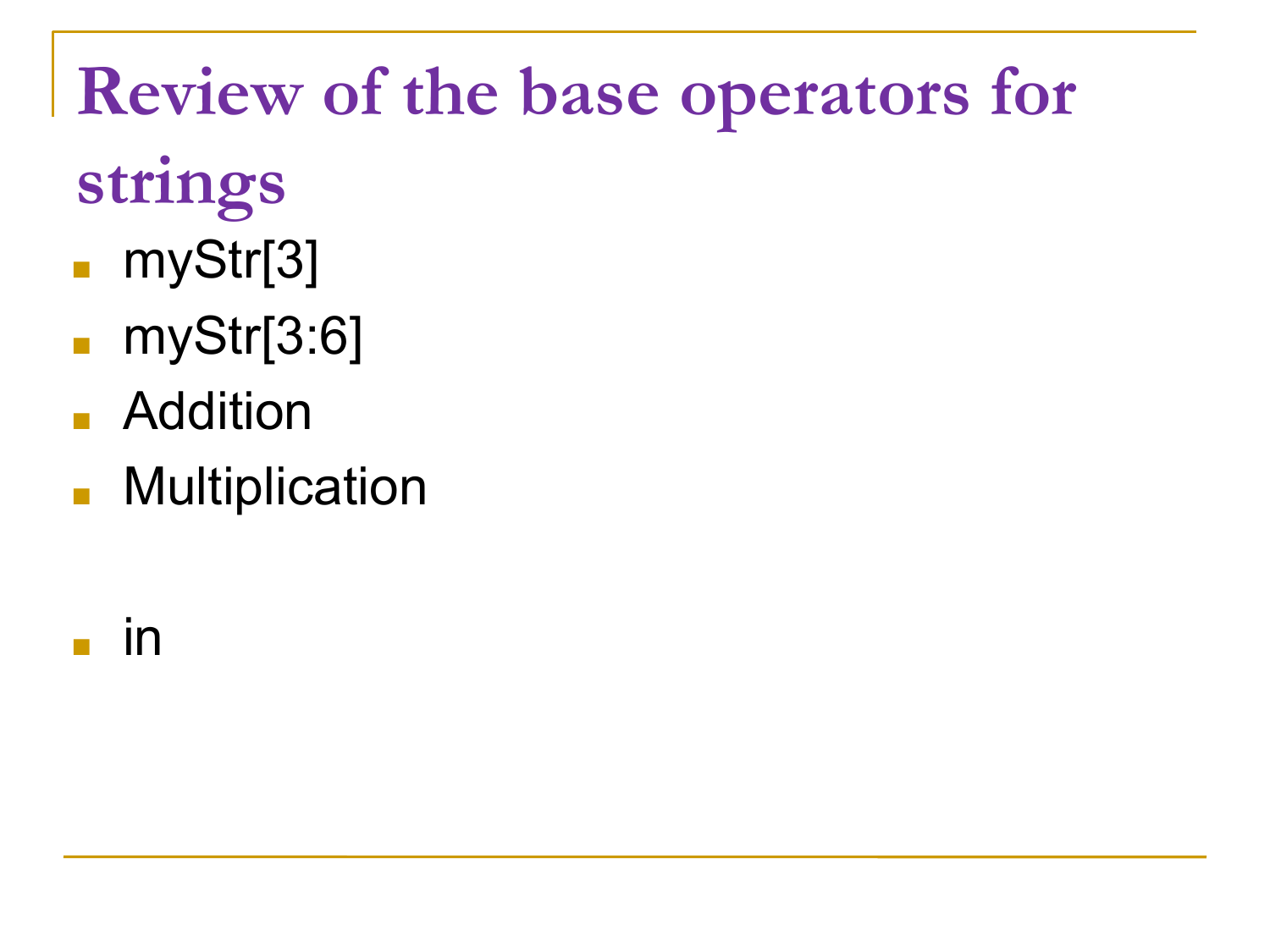## **Another Operator**

- $\blacksquare$  Can check to see if a substring exists in the string using the in operator.
- Returns True or False

myStr = 'aabbccdd'

- 'a' in myStr ⇒ True
- 'abb' in myStr ⇒ True
- 'x' in myStr ⇒ False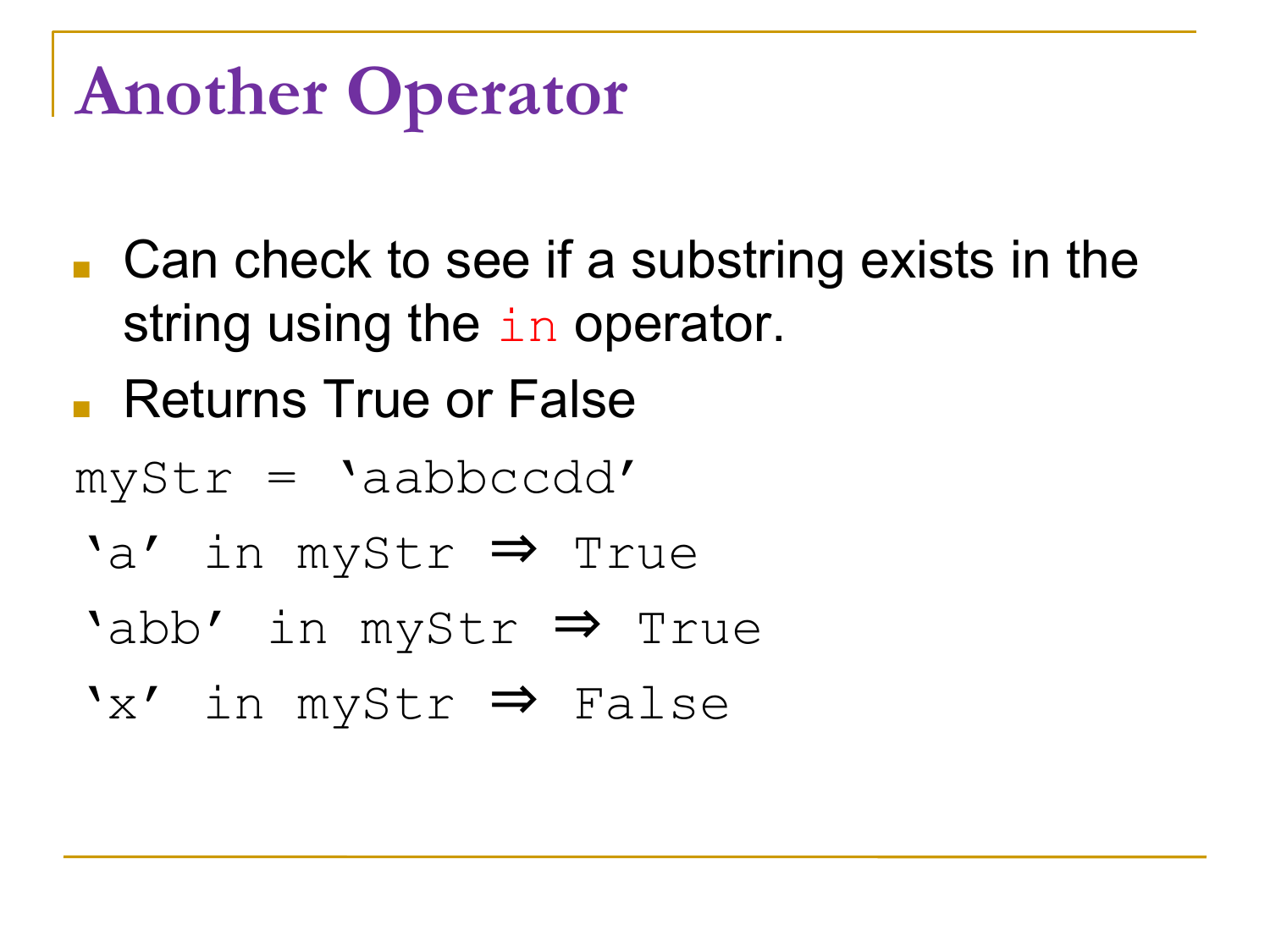## **Functions**

■ What is a function?

#### ■ Name several we have worked with.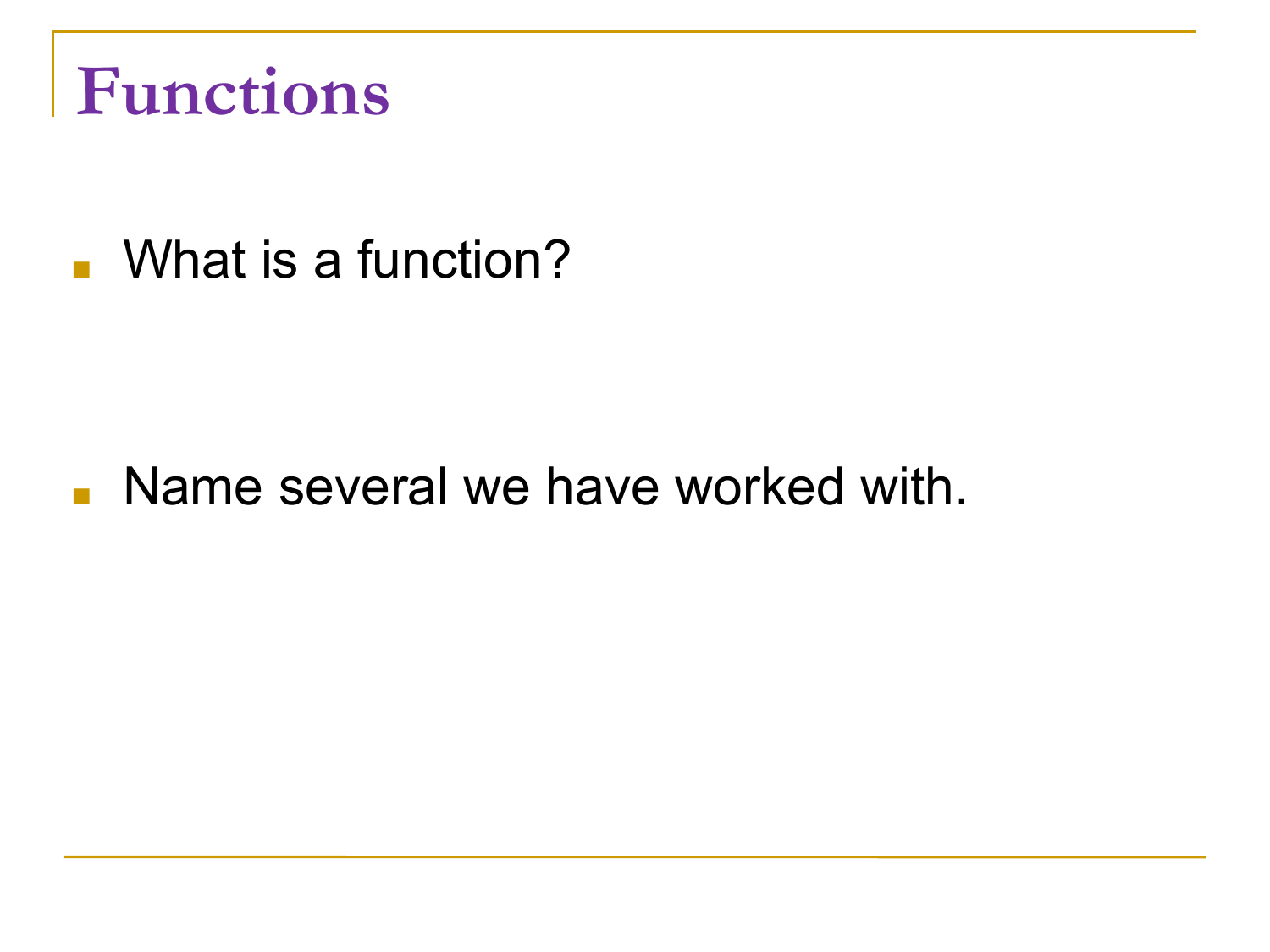### **Functions, First Cut**

- A function is a program that performs some operation(s). Its details are hidden (encapsulated), only its interface provided.
- A function takes some number of inputs (arguments) and returns a value based on the arguments and the function's operation.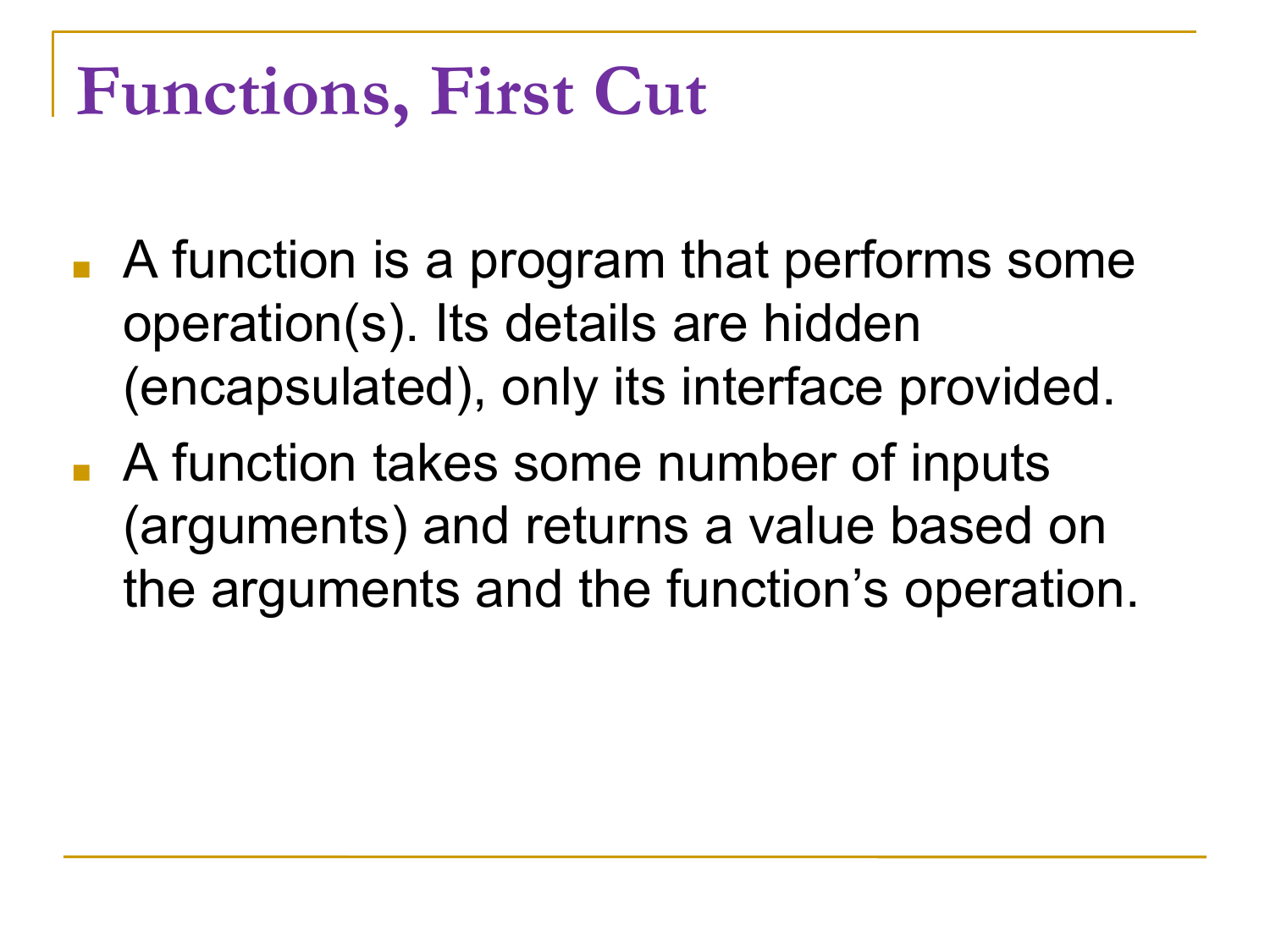## **String Method**

- A **method** is a variation on a function
	- like a function, it represents a program
	- like a function, it has input arguments and an output
- $\blacksquare$  Unlike a function, it is applied in the context of a particular object.
- This is indicated by the 'dot notation' invocation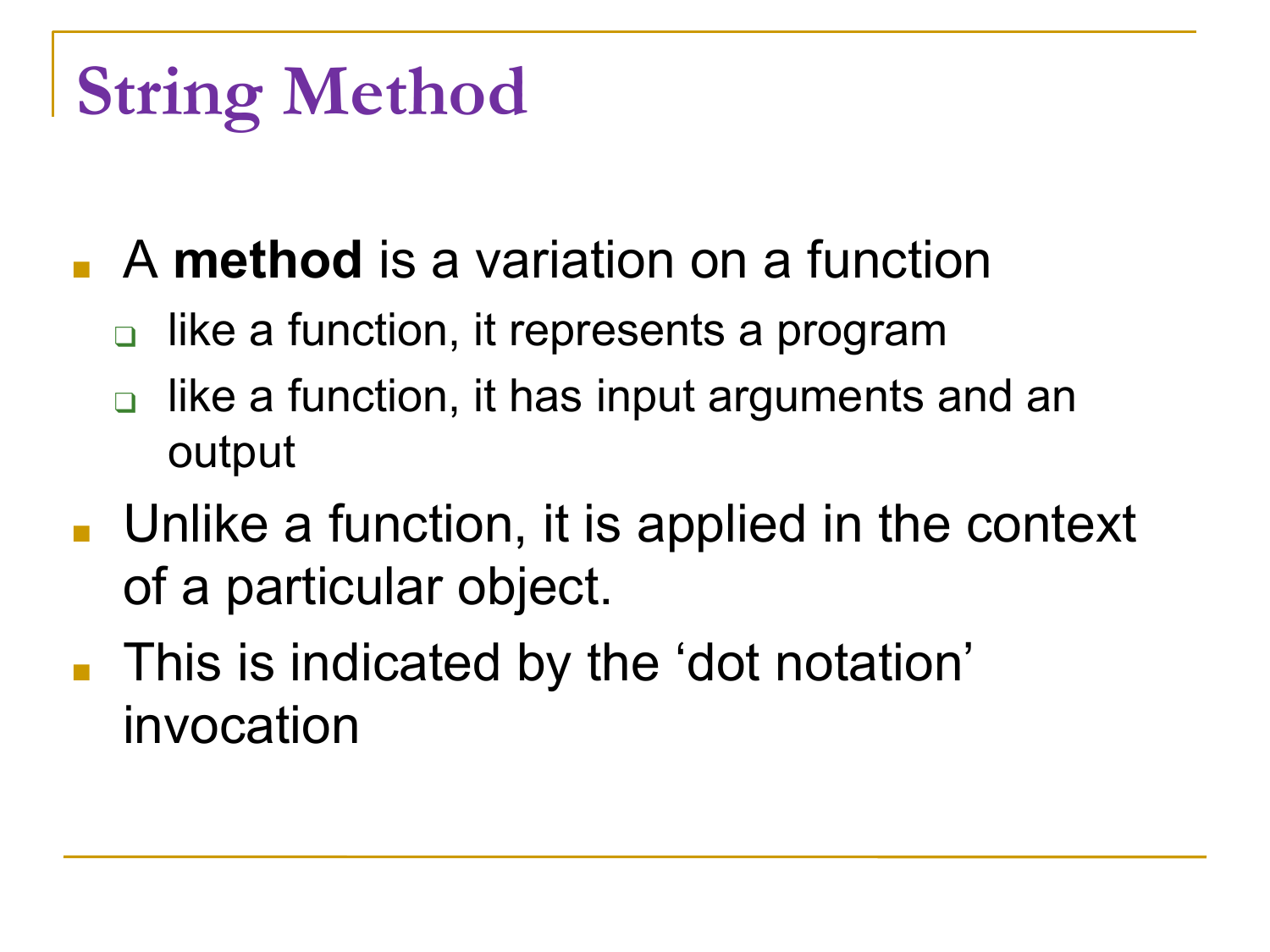## **Example**

- upper is the name of a method. It generates a new string that has all upper case characters of the string it was called with.
- myStr = 'Python Rules!'
- myStr.upper() ⇒ 'PYTHON RULES!'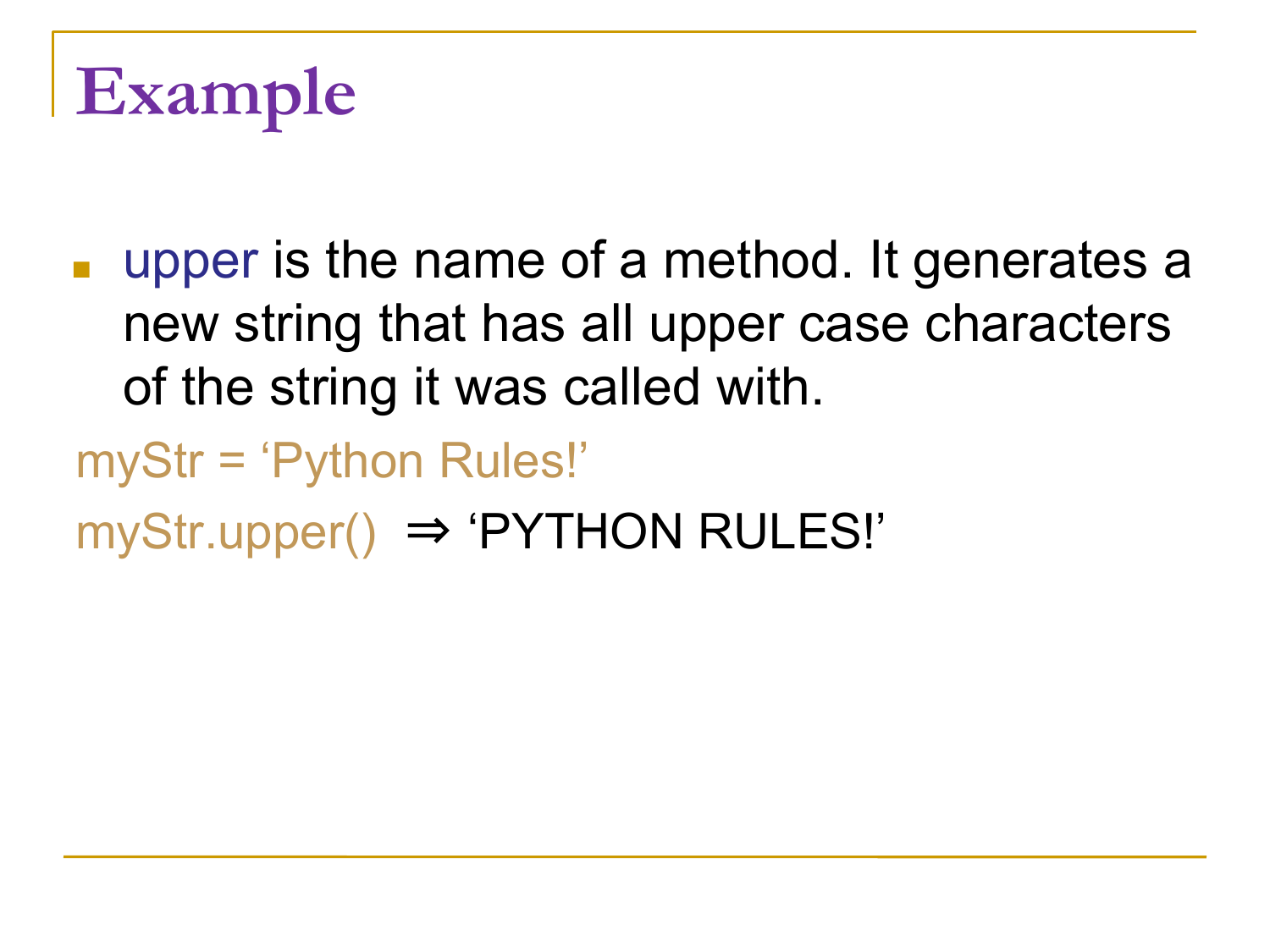### **More Dot Notation**

- Dot notation looks like this:
	- ❑ object.method(…)
- It means that the object in front of the dot is calling a method that is associated with that object's type.
- The methods that can be called are tied to the type of the object calling it. Each type has different methods.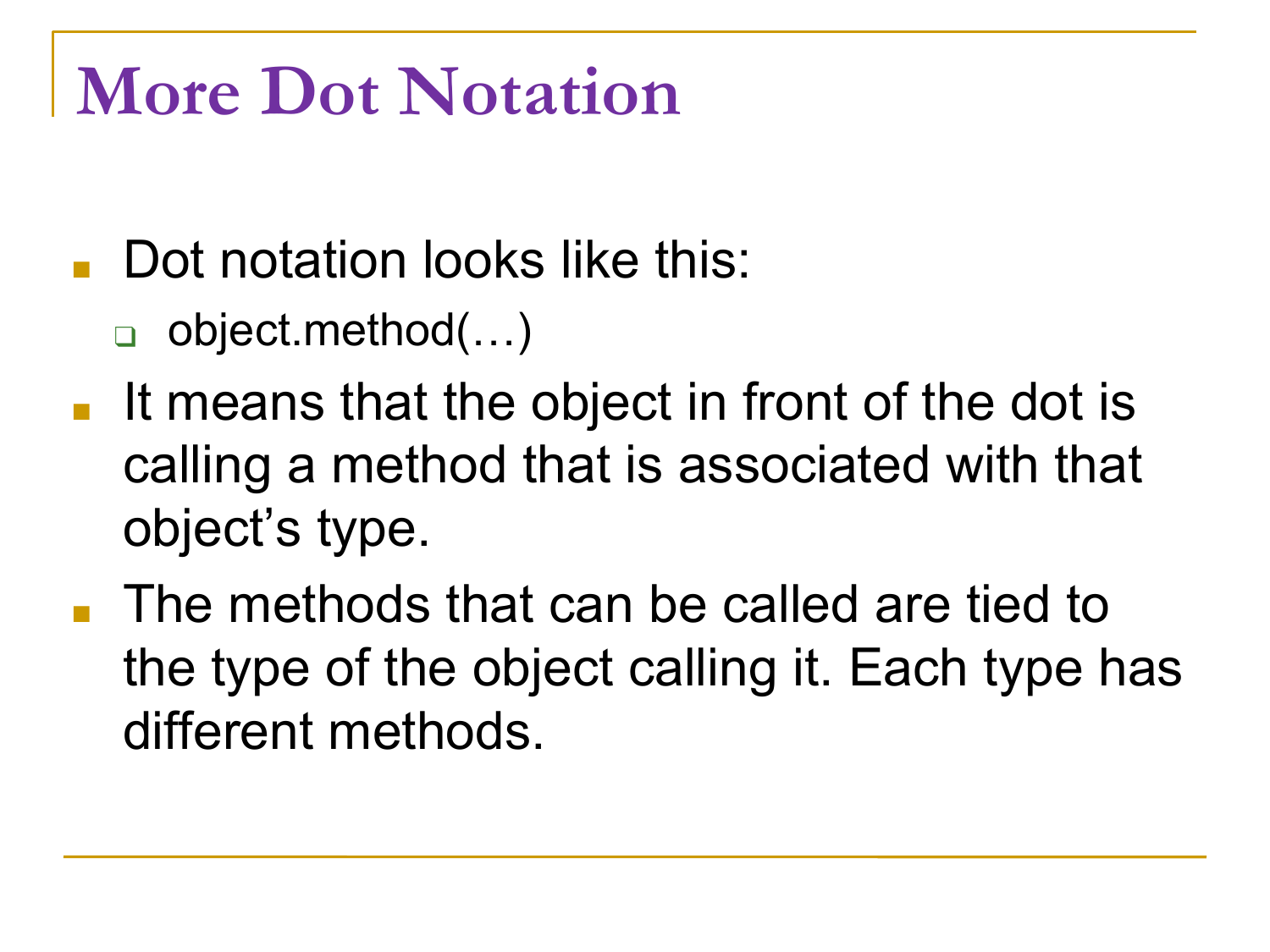#### **Find**

myStr = 'hello' myStr.find('l') # find index of 'l' in myStr  $\Rightarrow$  2

Note how the method 'find' operates on the string object myStr and the two are associated by using the "dot" notation: myStr.find('l').

Terminology: the thing(s) in parenthesis, i.e. the 'l' in this case, is called an **argument**.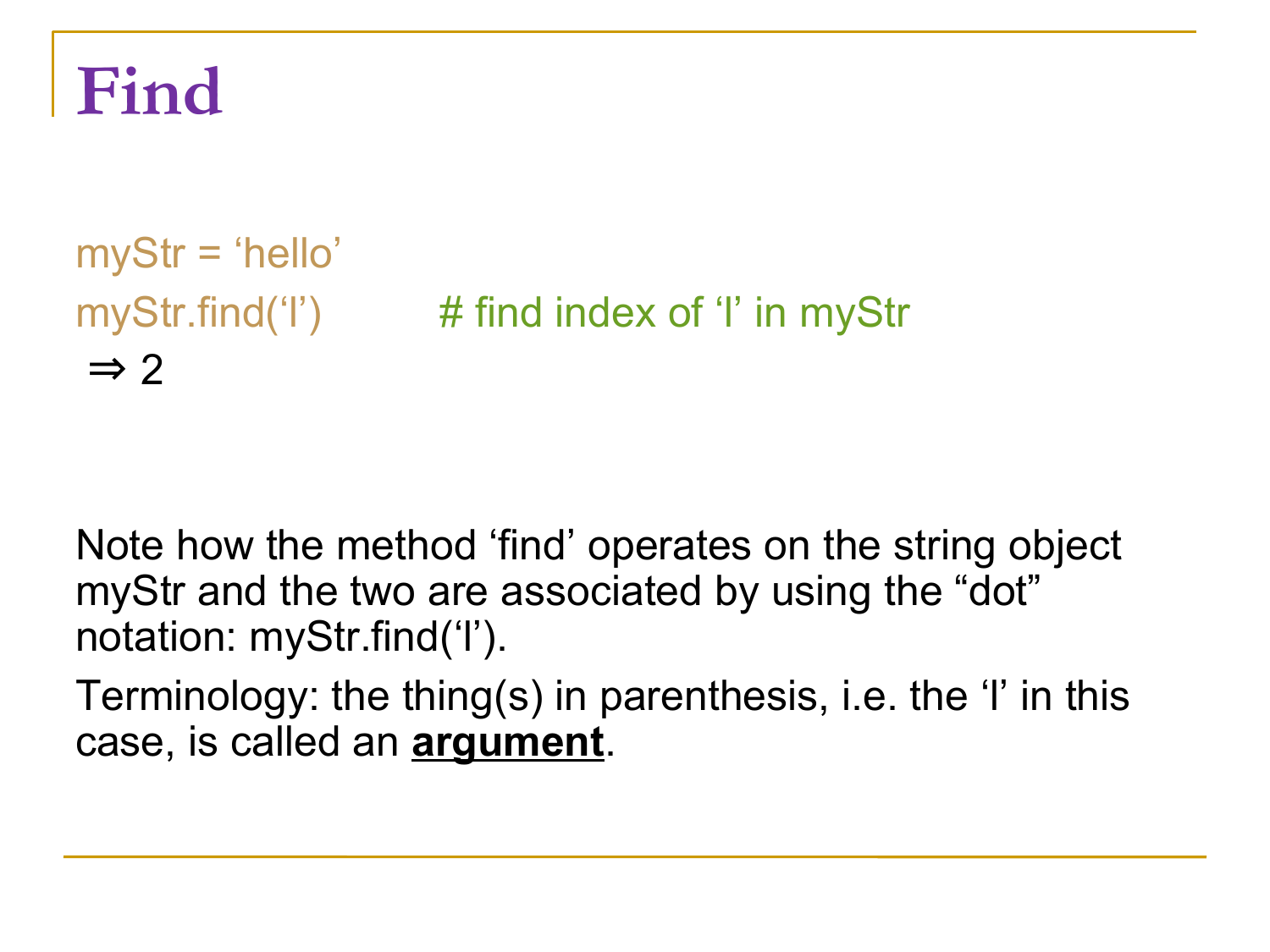## **Chaining Methods**

Methods can be chained together.

- Perform first operation, yielding an object
- Use the yielded object for the next method myStr = 'Python Rules!'
- myStr.upper() ⇒ 'PYTHON RULES!'

myStr.upper().find('O')

 $\Rightarrow$  4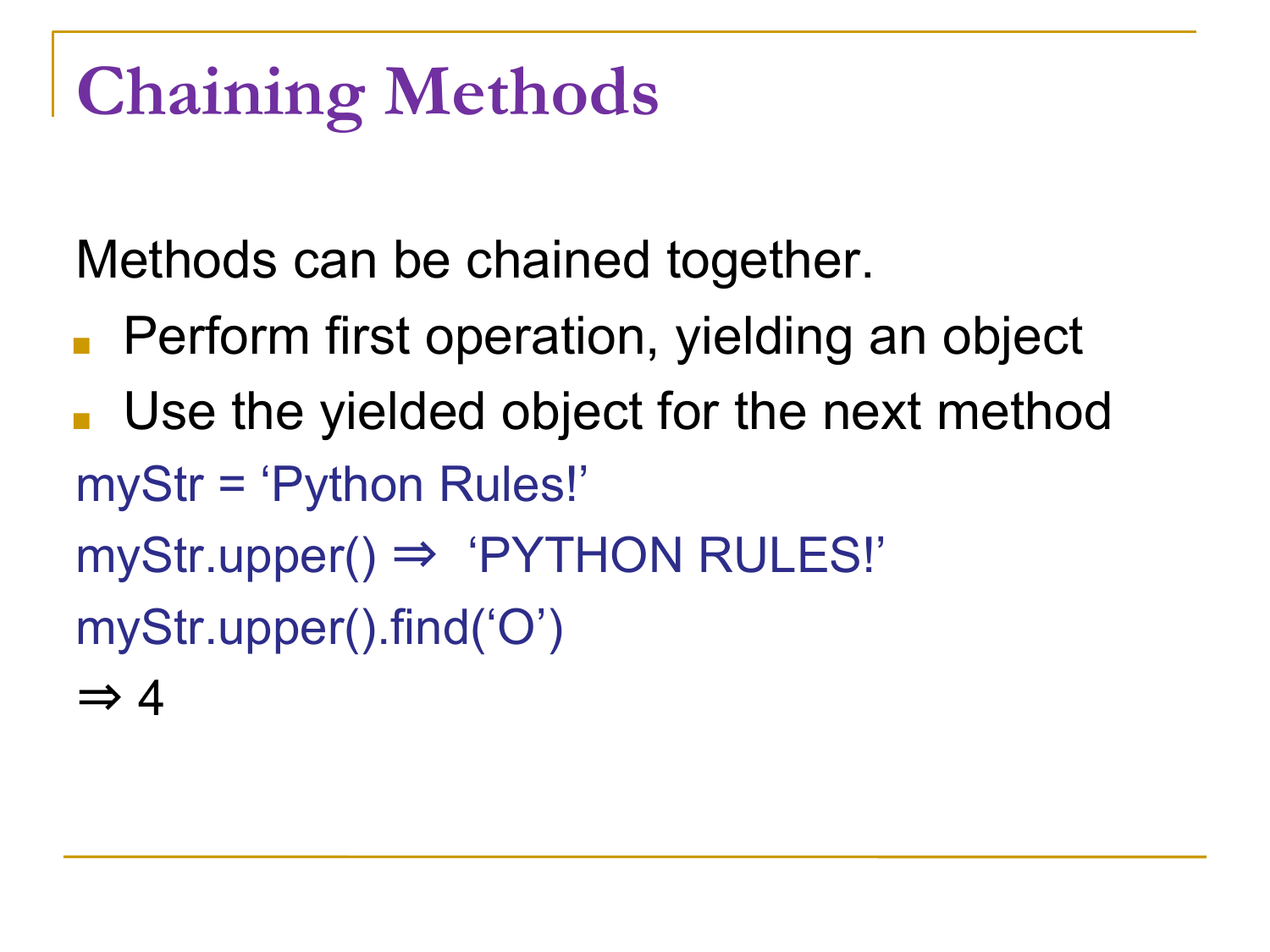## **Optional Arguments**

Some methods have optional arguments:

- if the user doesn't provide one of these, a default is assumed
- $\blacksquare$  find has a default second argument of 0, where the search begins
- aStr = 'He had the bat'
- aStr.find('t')  $\Rightarrow$  7 # 1<sup>st</sup> 't', start @ 0

aStr.find('t',8)  $\Rightarrow$  13 # 2<sup>nd</sup> 't'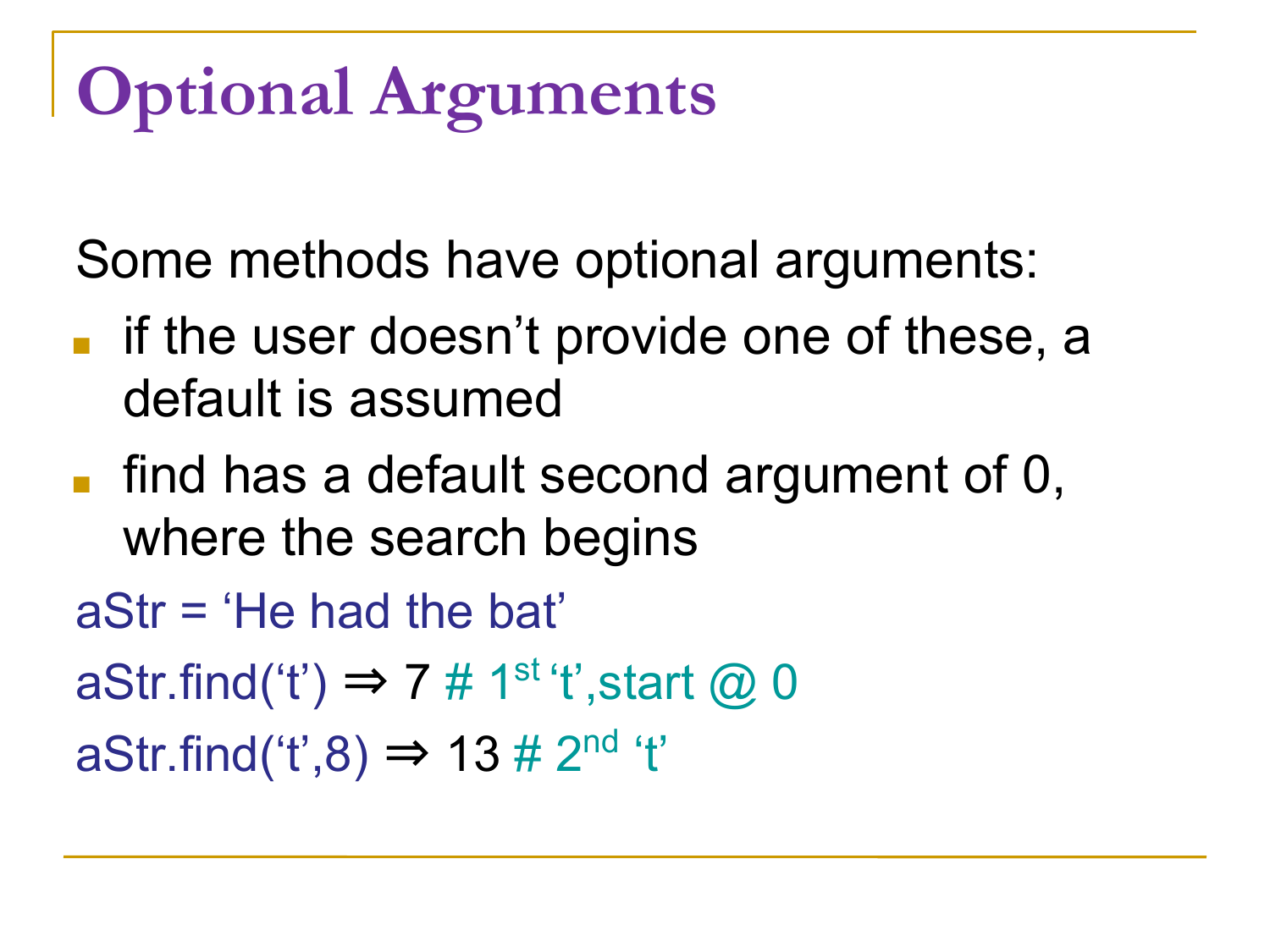## **Nesting Methods**

- You can "nest" methods, that is, the result of one method as an argument to another.
- Remember that parenthetical expressions are done "inside out": do the inner parenthetical expression first, then the next, using the result as an argument.

aStr.find('t', aStr.find('t')+1)

Translation: find the second 't'.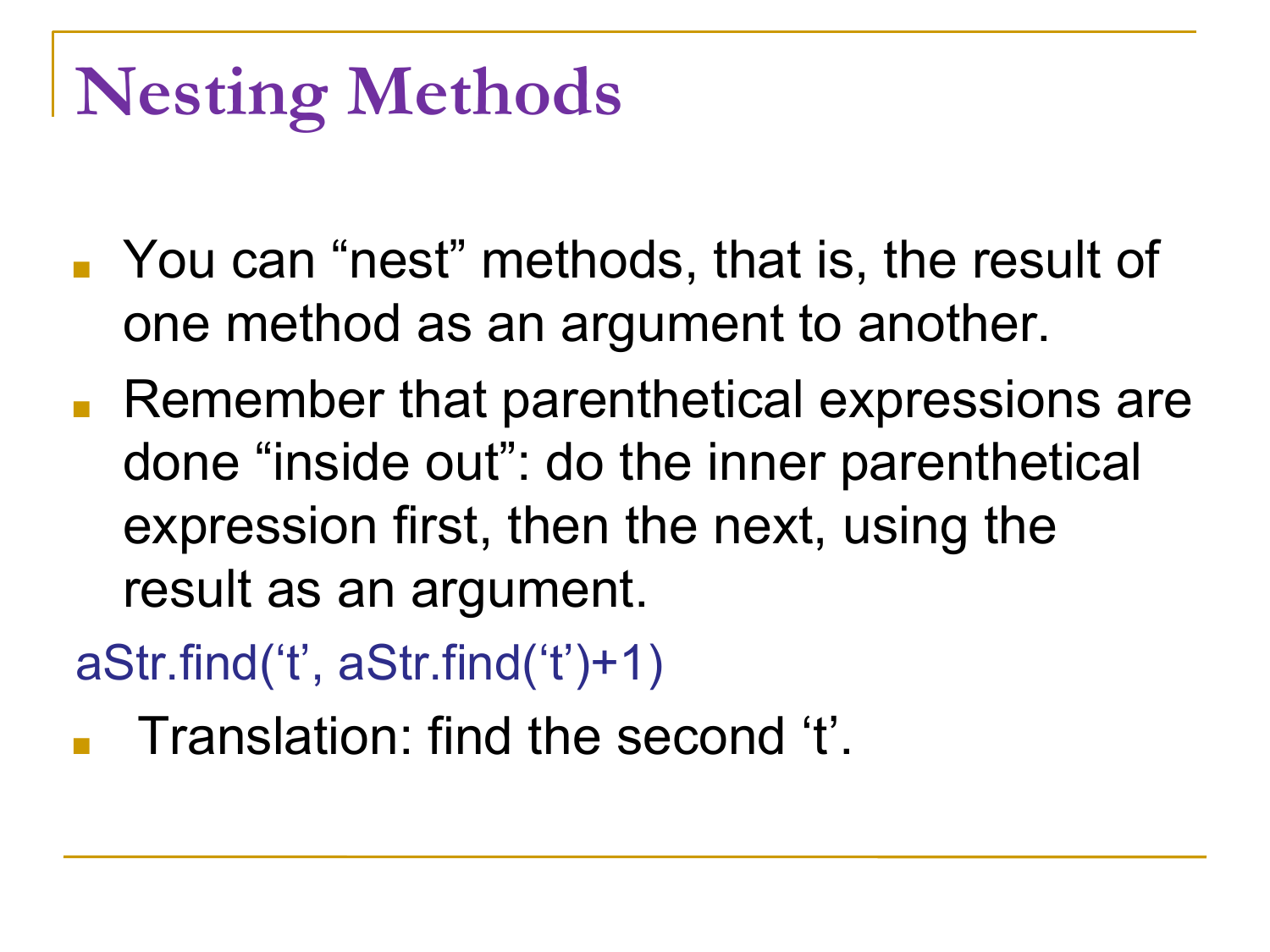#### **How to Know?**

- You can use IDLE to find available methods for any type. You enter a variable of the type, followed by the '.' (dot) and then a tab.
- Remember, methods match with a type. Different types have different methods.
- If you type a method name, IDLE will remind you of the needed and optional arguments.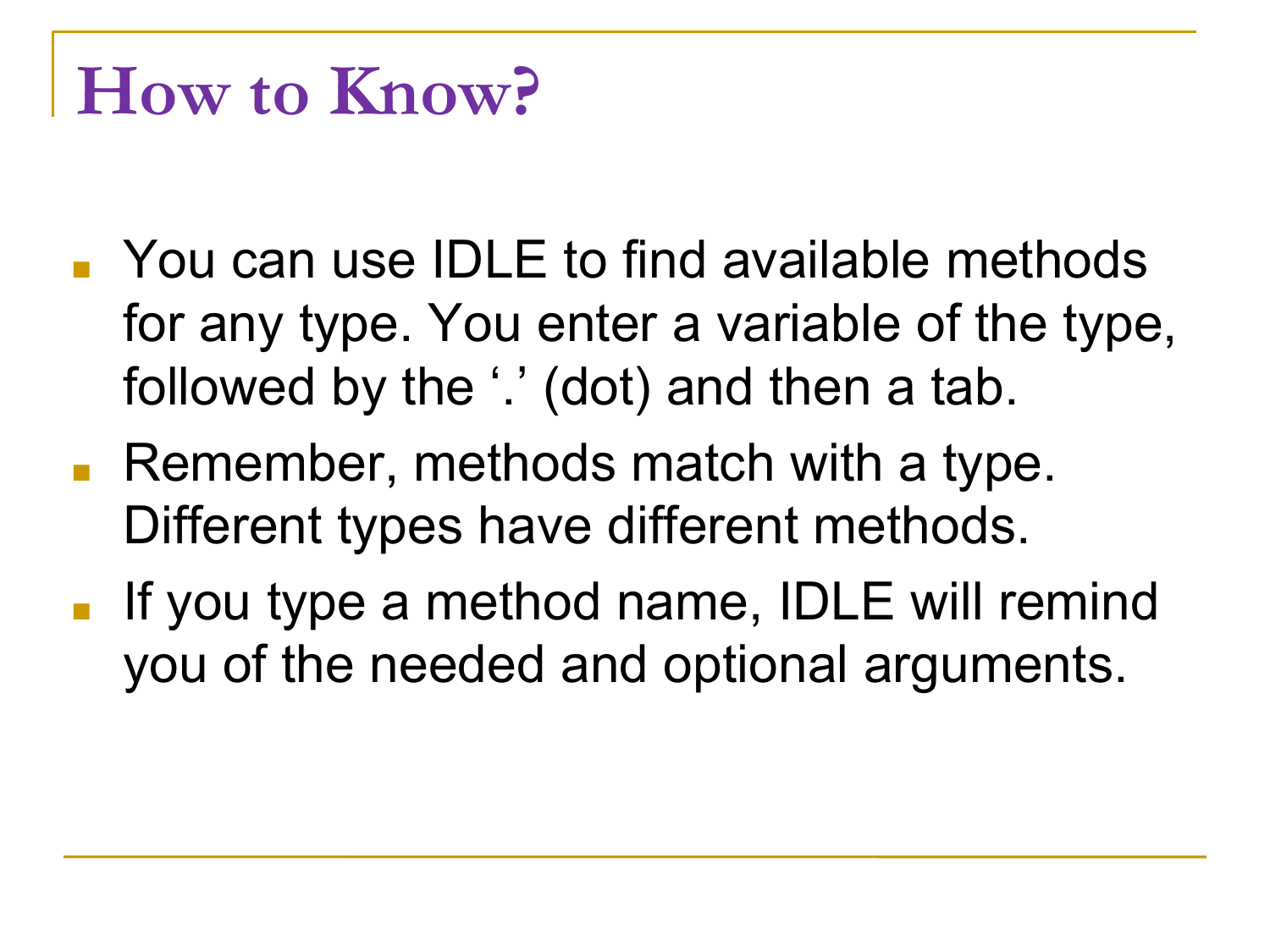| $\circ$                 |                    | *Python Shell* |                |
|-------------------------|--------------------|----------------|----------------|
| $>>>$                   |                    |                |                |
| $>>>$                   |                    |                |                |
| $>>>$                   |                    |                |                |
| $>>>$                   |                    |                |                |
|                         | capitalize         |                |                |
| $>>$                    | center             |                |                |
| $\frac{\gamma}{\gamma}$ | count              |                |                |
|                         |                    |                |                |
|                         | decode             |                |                |
| $>>>$                   | lencode            |                |                |
| $>>$                    | endswith           |                |                |
|                         | expandtabs         |                |                |
| $>>>$                   | find               |                |                |
| $>>>$                   |                    |                |                |
| >>                      | index              |                |                |
| >>                      | myString   isalnum |                |                |
| >>> myString.           |                    |                |                |
|                         |                    |                |                |
|                         |                    |                | Ln: 33 Col: 13 |

#### FIGURE 4.7 In IDLE, tab lists potential methods.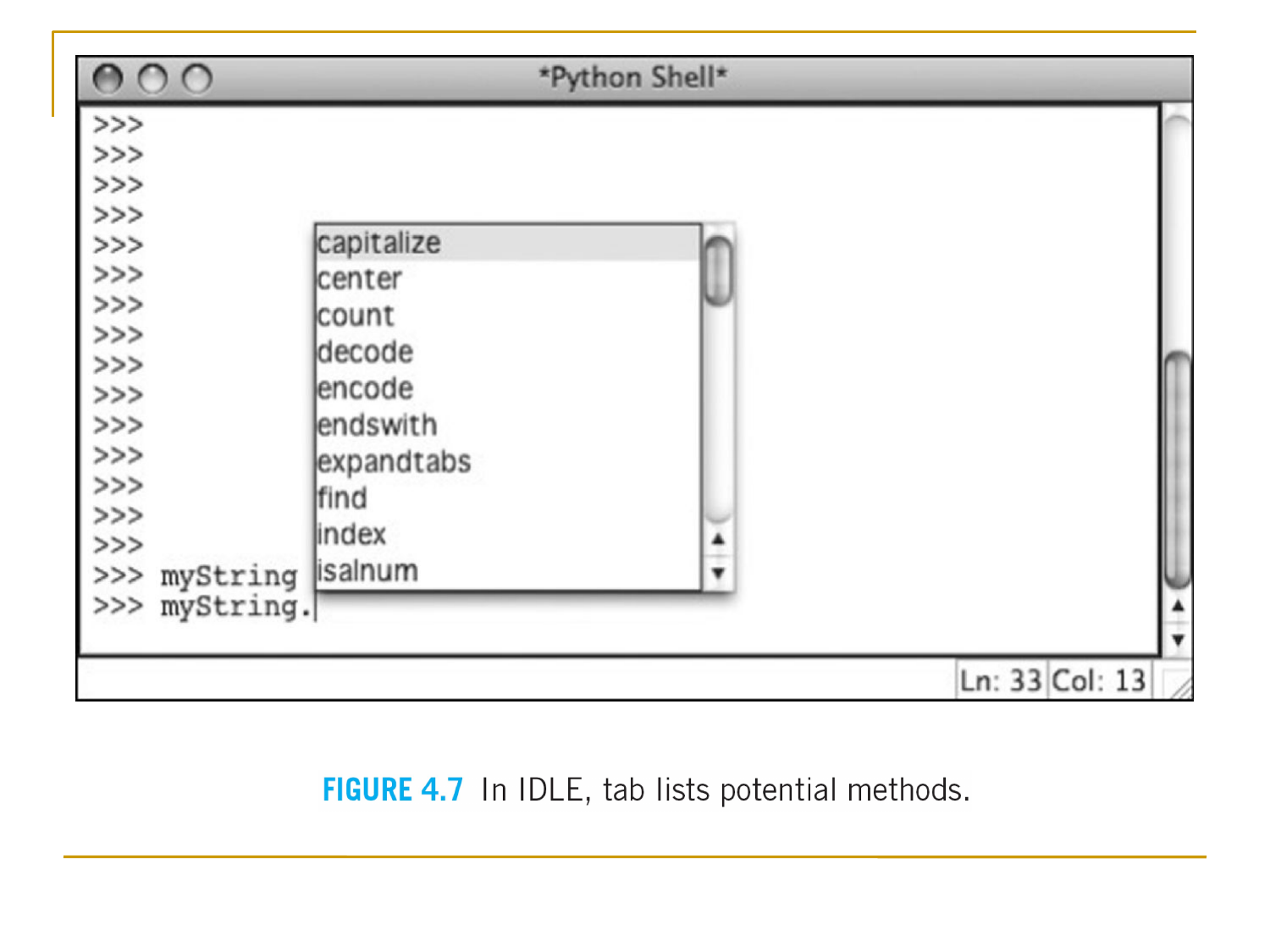| 000                 |                | *Python Shell* |                |
|---------------------|----------------|----------------|----------------|
| >>                  |                |                |                |
| >>                  |                |                |                |
| >>                  |                |                |                |
| >>                  |                |                |                |
| >>                  | index          |                |                |
| >>                  | isalnum        |                |                |
| >>                  | isalpha        |                |                |
| >>                  |                |                |                |
| >>                  | isdigit        |                |                |
| >>                  | islower        |                |                |
| >>                  | <b>isspace</b> |                |                |
| >>                  | istitle        |                |                |
| >>                  | isupper        |                |                |
| >>                  |                |                |                |
| >>                  | join           |                |                |
| >>> myString   just |                |                |                |
| >>> myString.i      |                |                |                |
|                     |                |                |                |
|                     |                |                | Ln: 33 Col: 14 |

FIGURE 4.8 In IDLE, tab lists potential methods, with leading letter.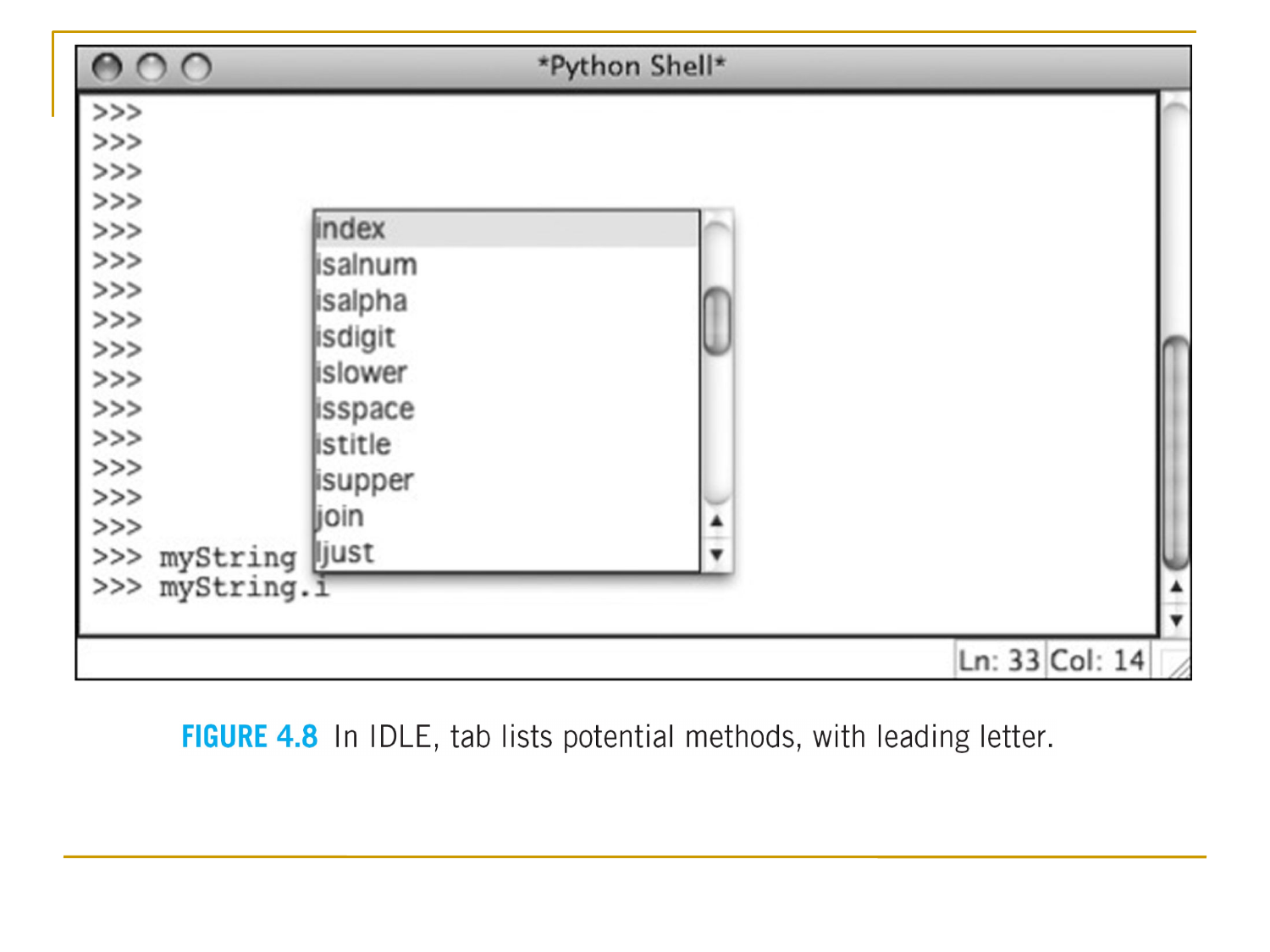

FIGURE 4.9 IDLE pop-up provides help with function arguments and return types.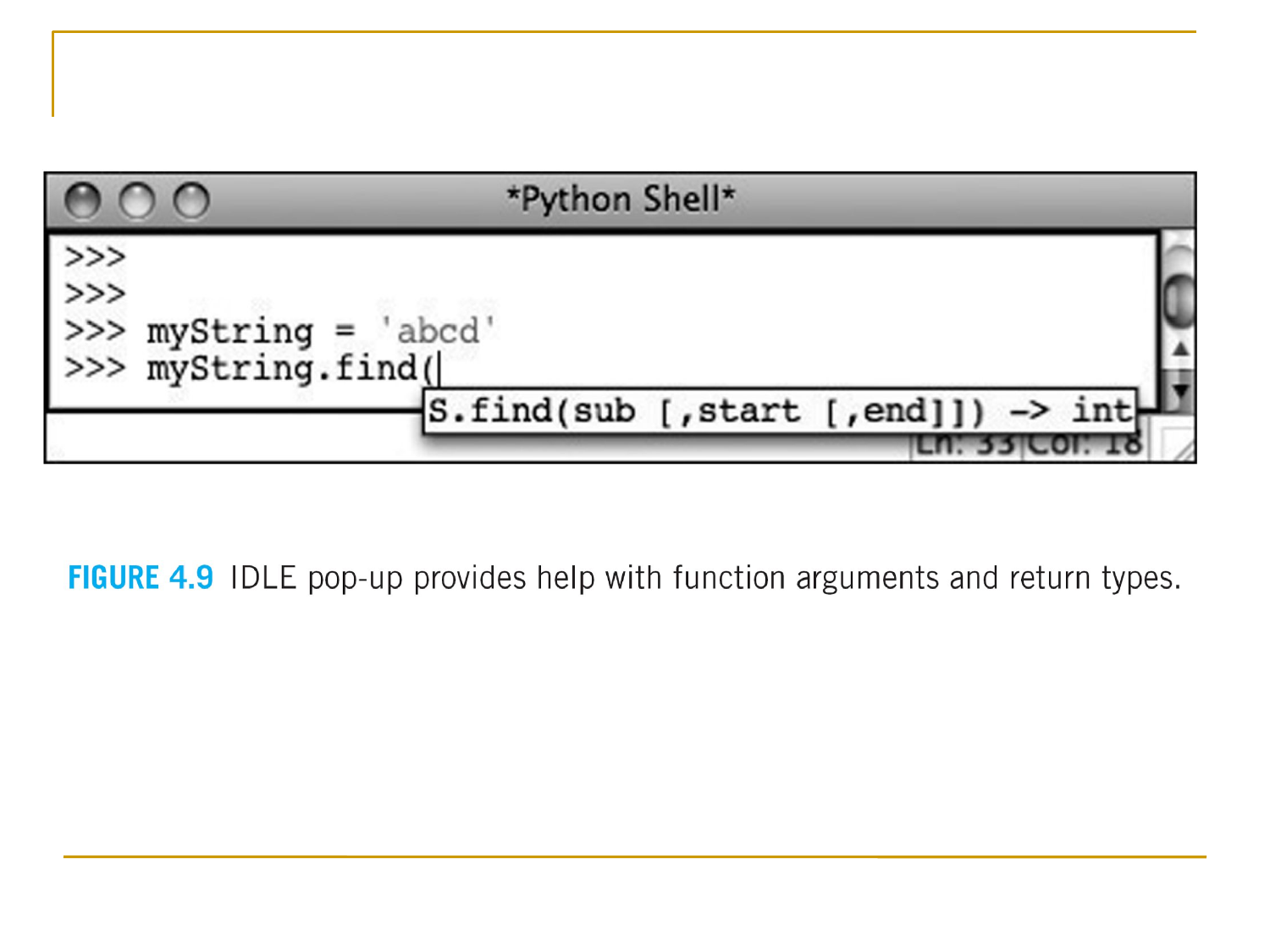## **More Methods**

**(Even more exist: http://docs.python.org/lib/string-methods.html)**

- s.capitalize
- s.center(width)
- s.count(sub,[,start [,end]])
- s.ljust(width)
- s.lower()
- s.upper()
- s.lstrip()
- s.rfind(sub, [,start [,end]])
- s.splitlines([keepends])
- $\blacksquare$  s.strip()
- s.translate(table [, delchars])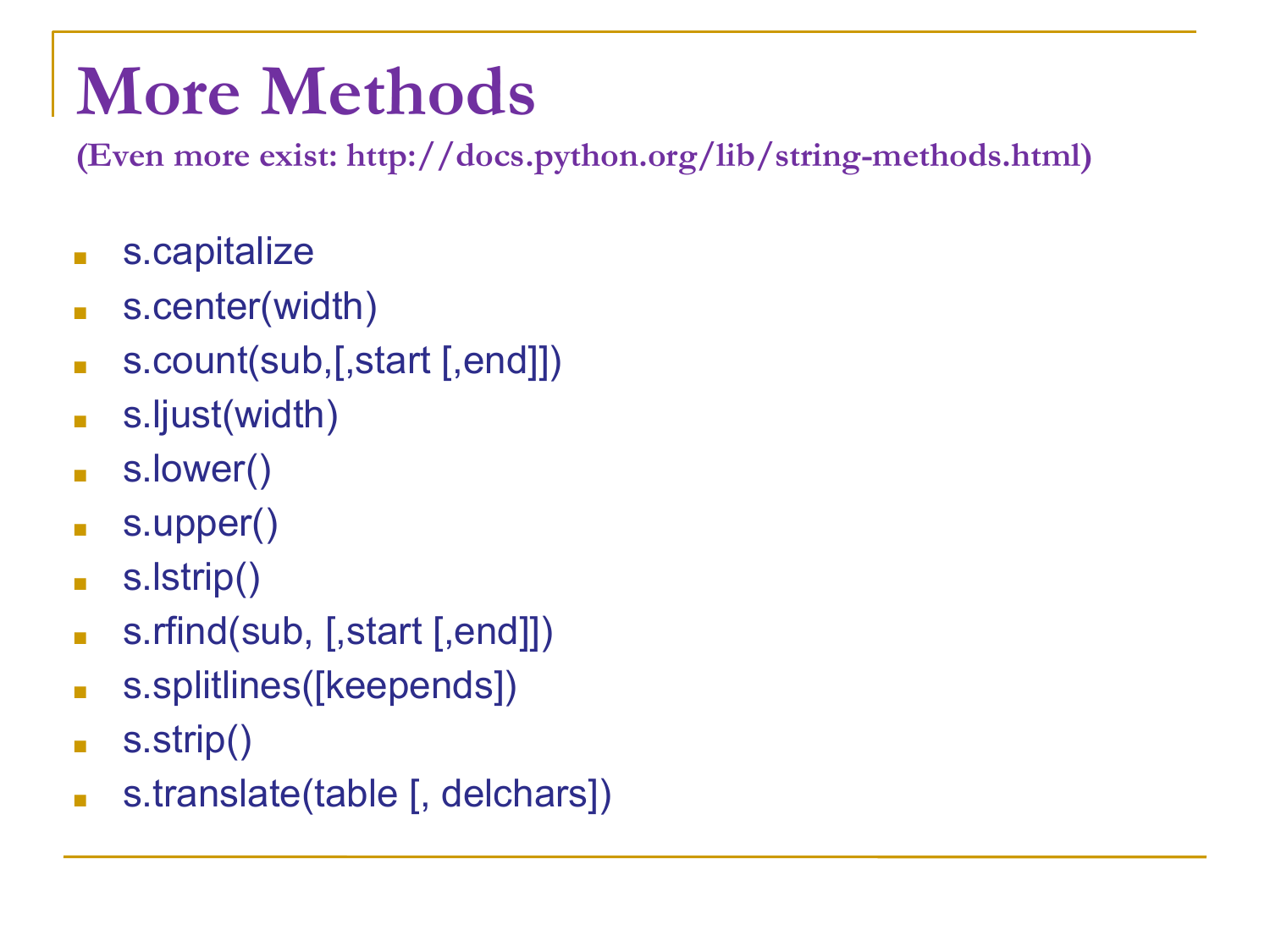## **String Comparisons, Single Char**

- There are multiple systems for representing characters: ASCII, Unicode, windows-1252, etc.
- ASCII takes the English letters, numbers and punctuation marks and associates them with an integer number (0-128, or 256 for extended set)
- Single character comparisons are based on that number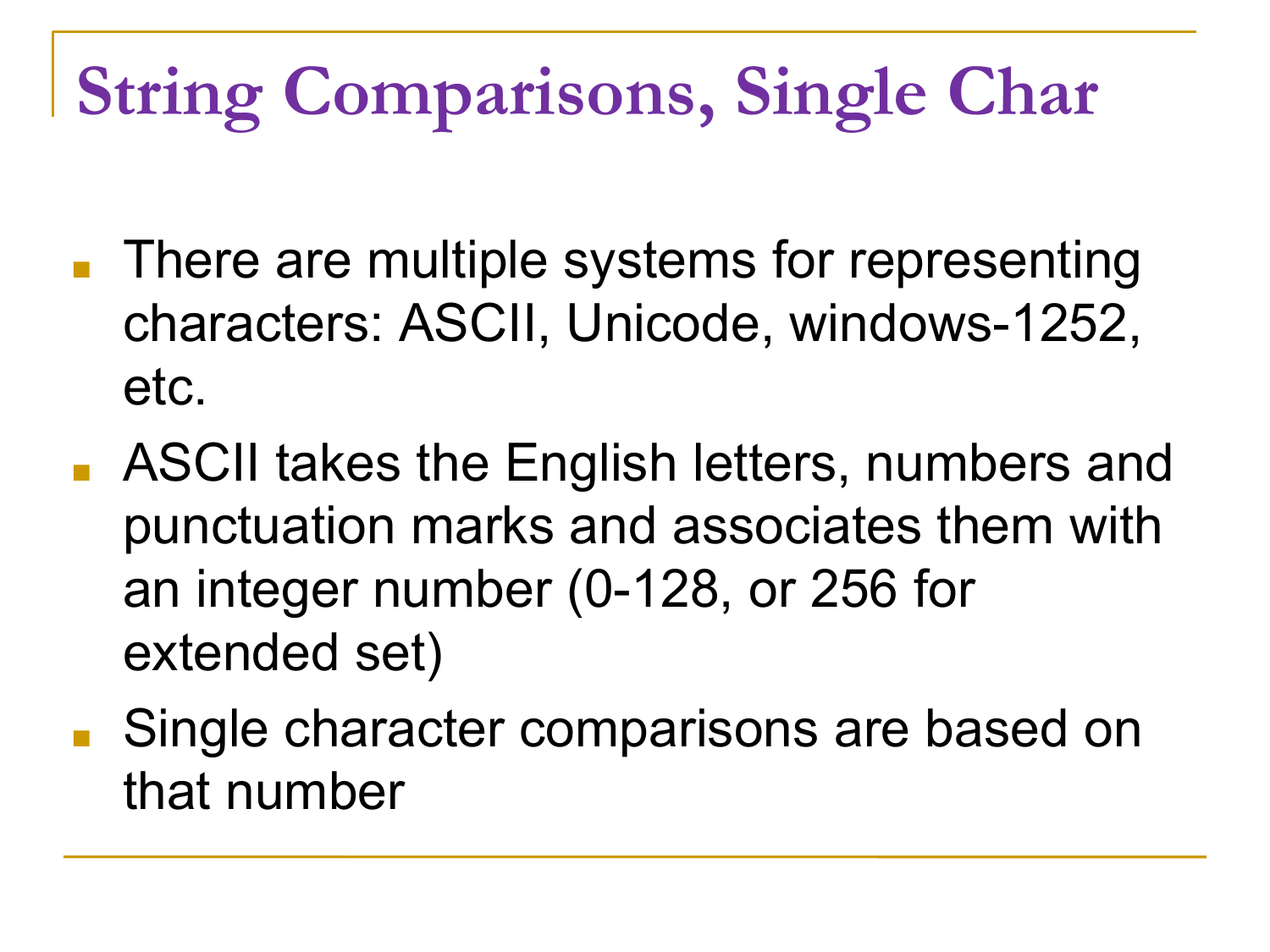# **String Encodings**

- We can get the encodings from characters using the ord function
	- $\Box$  >>> ord('x')
	- ❑ Humans can look this number up in the ASCII table
- We can get the characters back from the encoding using the chr function  $\Box$  >>>chr(120)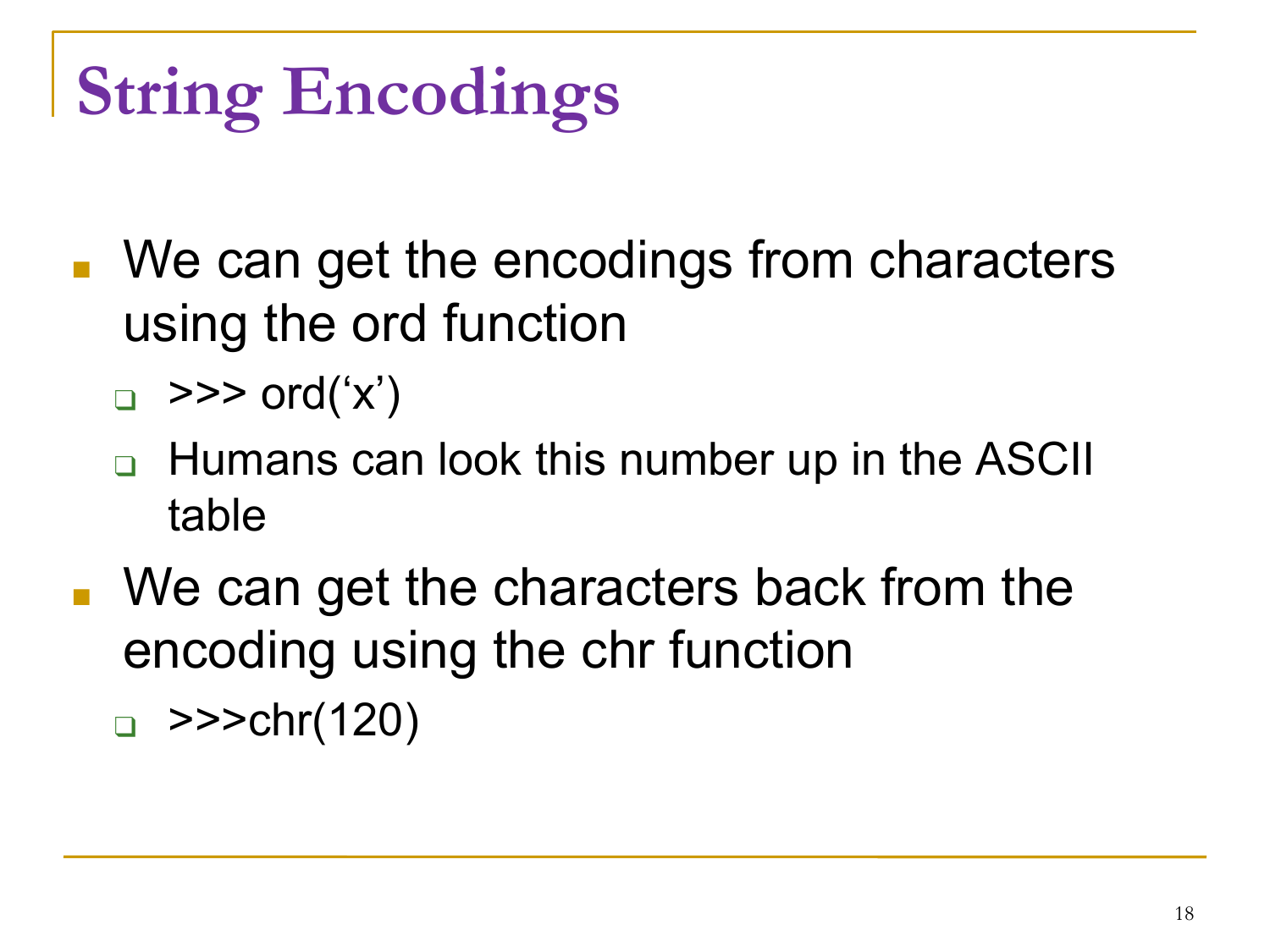|    |                 | Dec Hx Oct Char |                                      |  | Dec Hx Oct Html Chr     |                       |     |  |                          |  |  | Dec Hx Oct Html Chr Dec Hx Oct Html Chr |     |
|----|-----------------|-----------------|--------------------------------------|--|-------------------------|-----------------------|-----|--|--------------------------|--|--|-----------------------------------------|-----|
| 0  |                 |                 | 0 000 NUL (null)                     |  |                         | 32 20 040 4#32; Space |     |  | 64 40 100 4#64; 0        |  |  | 96 60 140 6#96;                         |     |
| 1  |                 |                 | 1 001 SOH (start of heading)         |  | 33 21 041 6#33; !       |                       | 65  |  | 41 101 6#65; A           |  |  | 97 61 141 6#97;                         | а   |
| 2  |                 |                 | 2 002 STX (start of text)            |  | 34 22 042 6#34;         |                       | 66  |  | 42 102 6#66; B           |  |  | 98 62 142 6#98;                         | b   |
| 3  |                 |                 | 3 003 ETX (end of text)              |  | 35 23 043 6#35; #       |                       | 67  |  | 43 103 6#67: C           |  |  | 99 63 143 6#99;                         | - 0 |
| 4  |                 |                 | 4 004 EOT (end of transmission)      |  | 36 24 044 6#36; \$      |                       | 68  |  | 44 104 6#68, D           |  |  | $10064144$ $*100;$ d                    |     |
| 5  |                 |                 | 5 005 ENQ (enquiry)                  |  | 37 25 045 6#37; %       |                       | 69  |  | 45 105 6#69. E           |  |  | 101 65 145 $\leq$ #101; e               |     |
| 6. |                 |                 | 6 006 ACK (acknowledge)              |  | 38 26 046 6#38; 6       |                       | 70  |  | 46 106 4#70. F           |  |  | 102 66 146 f f                          |     |
| 7. |                 |                 | 7 007 BEL (bell)                     |  | 39 27 047 6#39;         |                       | 71  |  | 47 107 $6#71: G$         |  |  | 103 67 147 6#103; g                     |     |
| 8  | 8 010 BS        |                 | (backspace)                          |  | 40 28 050 6#40; (       |                       | 72  |  | 48 110 6#72. H           |  |  | 104 68 150 6#104; h                     |     |
| 9  |                 |                 | 9 011 TAB (horizontal tab)           |  | 41 29 051 $6#41$ ; )    |                       | 73  |  | 49 111 6#73. I           |  |  | 105 69 151 «#105; i                     |     |
| 10 | A 012 LF        |                 | (NL line feed, new line)             |  | 42 2A 052 6#42; *       |                       | 74  |  | 4A 112 6#74; J           |  |  | 106 6A 152 j j                          |     |
| 11 | <b>B 013 VT</b> |                 | (vertical tab)                       |  | 43 2B 053 $6#43$ ; +    |                       | 75  |  | 4B 113 6#75; K           |  |  | 107 6B 153 6#107; k                     |     |
| 12 | C 014 FF        |                 | (NP form feed, new page)             |  | 44 2C 054 6#44;         |                       | 76  |  | 4C 114 $\frac{176}{1}$ L |  |  | 108 6C 154 $\frac{108}{108}$ ; 1        |     |
| 13 | <b>D 015 CR</b> |                 | (carriage return)                    |  | 45 2D 055 $6#45$ ; -    |                       | 77  |  | 4D 115 M. M              |  |  | 109 6D 155 m m                          |     |
| 14 | E 016 SO        |                 | (shift out)                          |  | 46 2E 056 6#46;.        |                       | 78  |  | 4E 116 6#78. N           |  |  | 110 6E 156 n n                          |     |
| 15 | F 017 SI        |                 | (shift in)                           |  | 47 2F 057 6#47; /       |                       | 79  |  | 4F 117 6#79: 0           |  |  | 111 6F 157 o 0                          |     |
| 16 |                 |                 | 10 020 DLE (data link escape)        |  | 48 30 060 4#48; 0       |                       | 80  |  | 50 120 $\&$ #80; P       |  |  | 112 70 160 p p                          |     |
|    |                 |                 | 17 11 021 DC1 (device control 1)     |  | 49 31 061 6#49; 1       |                       | 81  |  | 51 121 6#81: 0           |  |  | 113 71 161 q q                          |     |
|    |                 |                 | 18 12 022 DC2 (device control 2)     |  | 50 32 062 4#50; 2       |                       | 82  |  | 52 122 6#82. R           |  |  | $11472162$ $6#114$ ; r                  |     |
| 19 |                 |                 | 13 023 DC3 (device control 3)        |  | 51 33 063 6#51; 3       |                       | 83  |  | 53 123 6#83; S           |  |  | 115 73 163 6#115; s                     |     |
|    |                 |                 | 20 14 024 DC4 (device control 4)     |  | 52 34 064 6#52; 4       |                       |     |  | 84 54 124 6#84; T        |  |  | $11674164$ $\leqslant$ #116; t          |     |
|    |                 |                 | 21 15 025 NAK (negative acknowledge) |  | 53 35 065 6#53; 5       |                       |     |  | 85 55 125 6#85; U        |  |  | 117 75 165 u u                          |     |
|    |                 |                 | 22 16 026 SYN (synchronous idle)     |  | 54 36 066 6#54; 6       |                       | 86  |  | 56 126 6#86. V           |  |  | 118 76 166 $\frac{118}{V}$              |     |
|    |                 |                 | 23 17 027 ETB (end of trans. block)  |  | 55 37 067 6#55; 7       |                       | 87  |  | 57 127 6#87: W           |  |  | 119 77 167 w W                          |     |
|    |                 |                 | 24 18 030 CAN (cancel)               |  | 56 38 070 4#56; 8       |                       | 88  |  | 58 130 6#88; X           |  |  | 120 78 170 6#120; X                     |     |
|    | 25 19 031 EM    |                 | (end of medium)                      |  | 57 39 071 6#57; 9       |                       | 89  |  | 59 131 6#89; Y           |  |  | 121 79 171 6#121; Y                     |     |
|    | 26 1A 032 SUB   |                 | (substitute)                         |  | 58 3A 072 6#58; :       |                       | 90  |  | 5A 132 6#90, Z           |  |  | 122 7A 172 z z                          |     |
|    | 27 1B 033 ESC   |                 | (escape)                             |  | 59 3B 073 6#59; ;       |                       | 91  |  | 5B 133 [                 |  |  | 123 7B 173 $6#123$ ; {                  |     |
|    | 28 1C 034 FS    |                 | (file separator)                     |  | 60 3C 074 $\leq$ #60; < |                       | 92  |  | 5C 134 $6#92$ ; \        |  |  | 124 7C 174                              |     |
|    | 29 1D 035 GS    |                 | (group separator)                    |  | 61 3D 075 $6#61$ ; =    |                       | 93. |  | 5D 135 6#93; ]           |  |  | 125 7D 175 6#125;                       |     |
|    | 30 1E 036 RS    |                 | (record separator)                   |  | 62 3E 076 $\leq$ #62; > |                       |     |  | 94 SE 136 6#94; ^        |  |  | 126 7E 176 $\frac{126}{126}$            |     |
|    | 31 1F 037 US    |                 | (unit separator)                     |  | 63 3F 077 6#63; ?       |                       |     |  | 95 5F 137 6#95;          |  |  | 127 7F 177  DEL                         |     |

Source: www.asciitable.com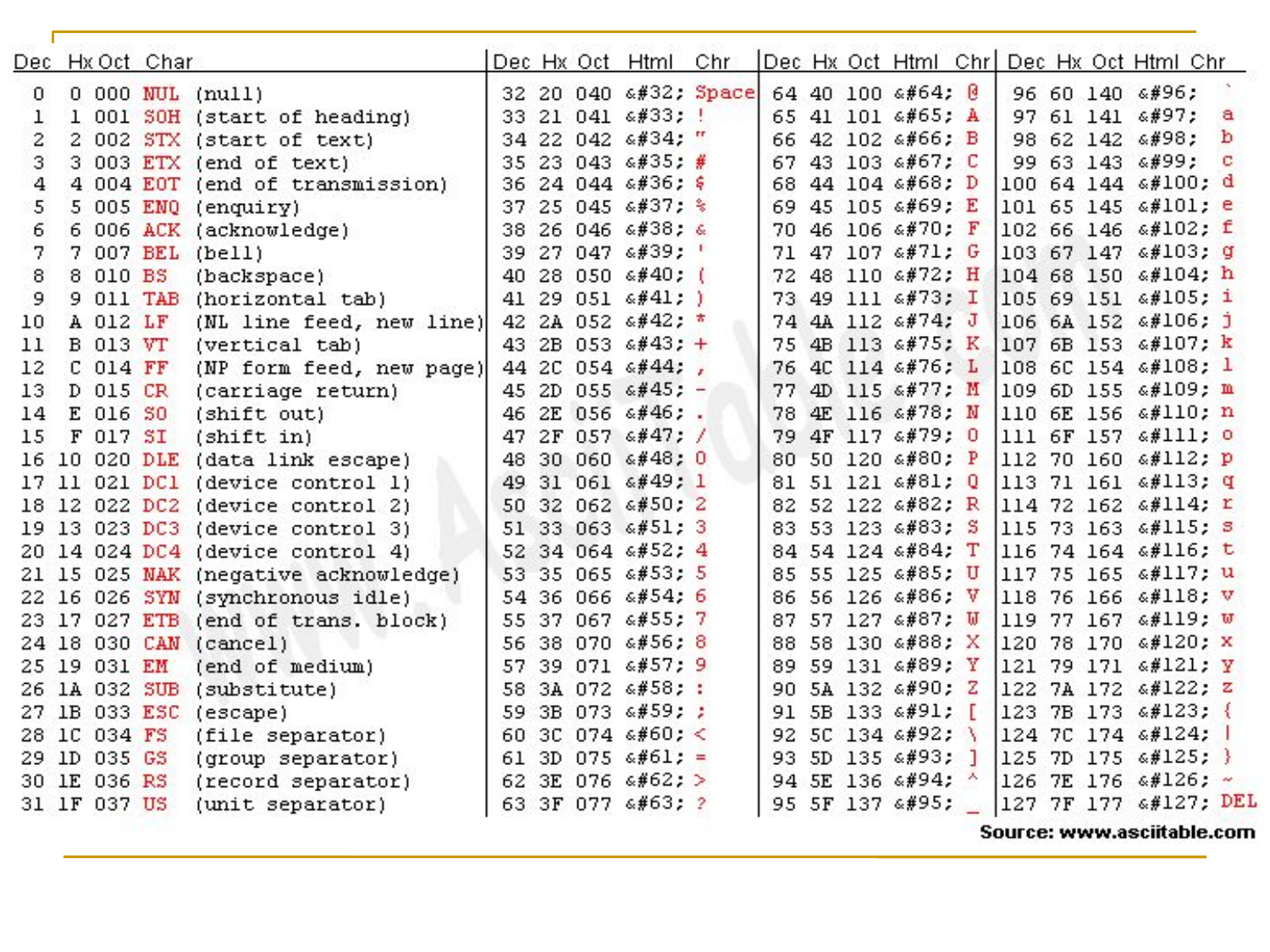## **Comparisons Within Sequence**

- It makes sense to compare within a sequence (lower case, upper case, digits).
	- ❑ 'a' < 'b' True
	- $\Box$  'A' < 'B' True
	- $\Box$  '1' < '9' True
- Can be weird outside of the sequence:
	- ❑ 'a' < 'A' False
	- ❑ 'a' < '0' False
- … because we are really comparing the ord() encodings of each character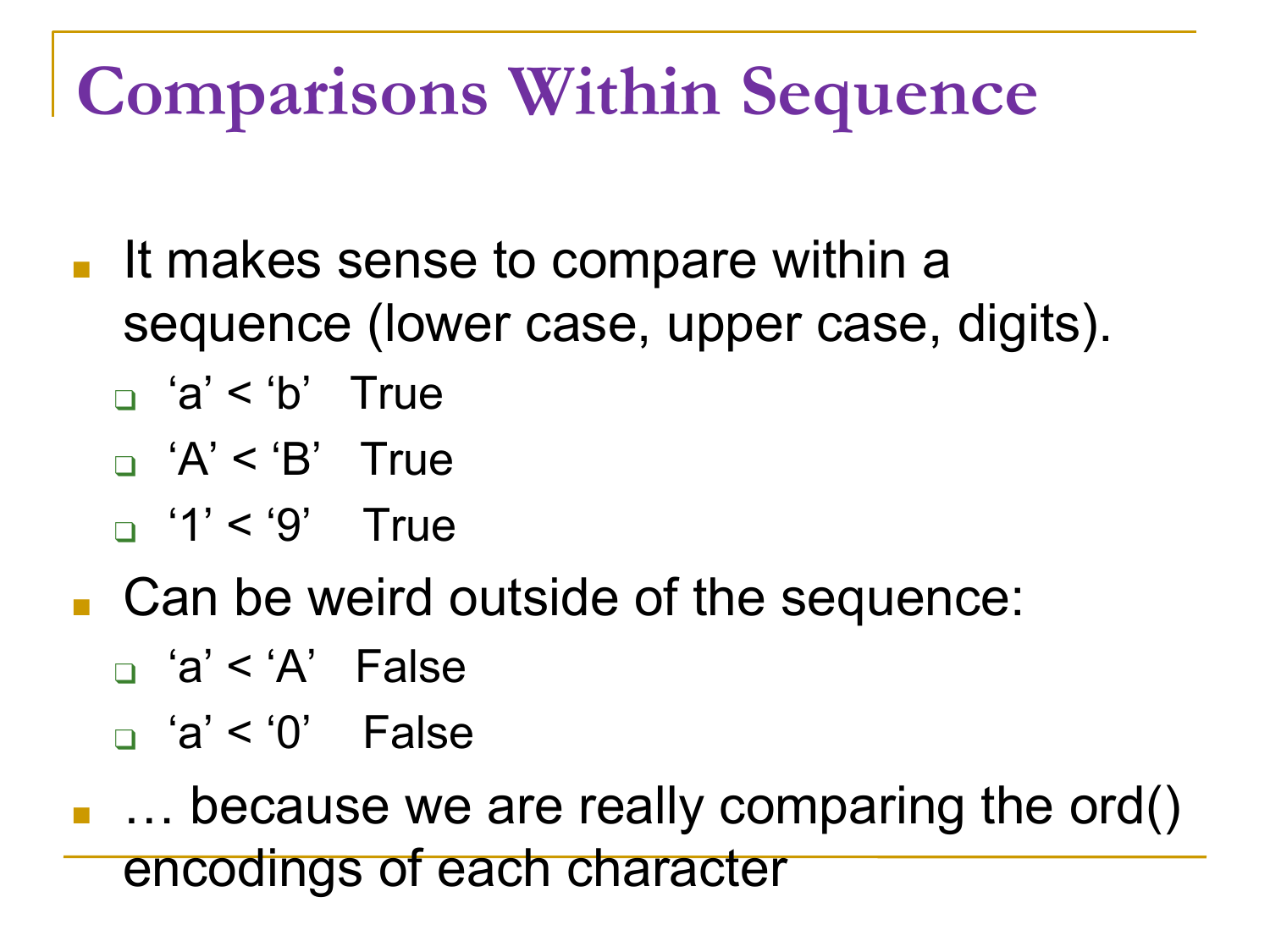## **Whole Strings**

- Compare the first element of each string:
	- ❑ if they are equal, move on to the next character in each
	- if they are not equal, the relationship between those to characters are the relationship between the string
	- ❑ if one ends up being shorter (but equal), the shorter is smaller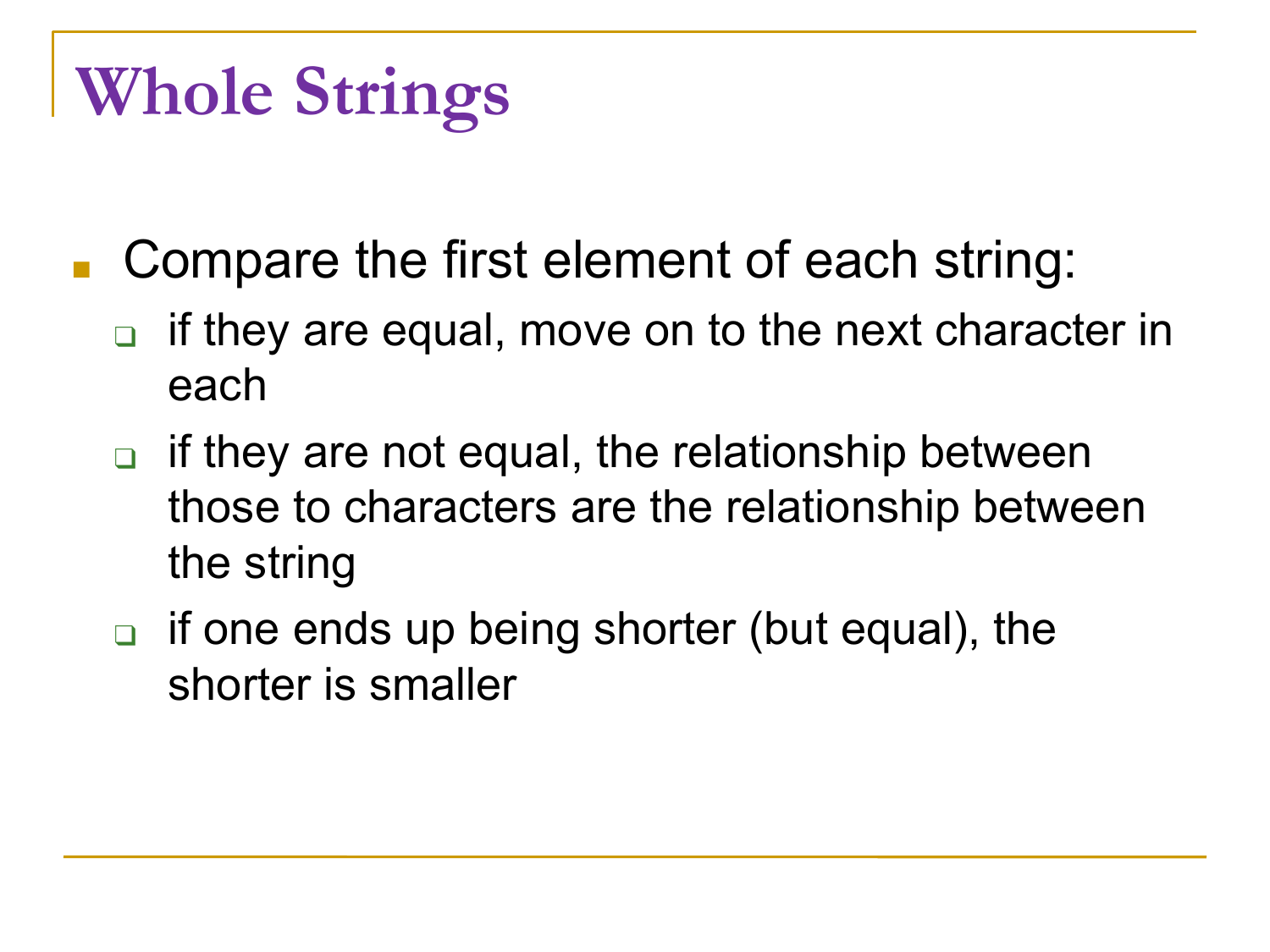## **Examples**

- $a' < b'$  True
- 'aaab' < 'aaac'
	- ❑ First difference is at the last char. 'b'<'c' so 'aaab' is less than 'aaac'. True.
- 'aa' < 'aaz'
	- ❑ The first string is the same but shorter. Thus it is "smaller". True.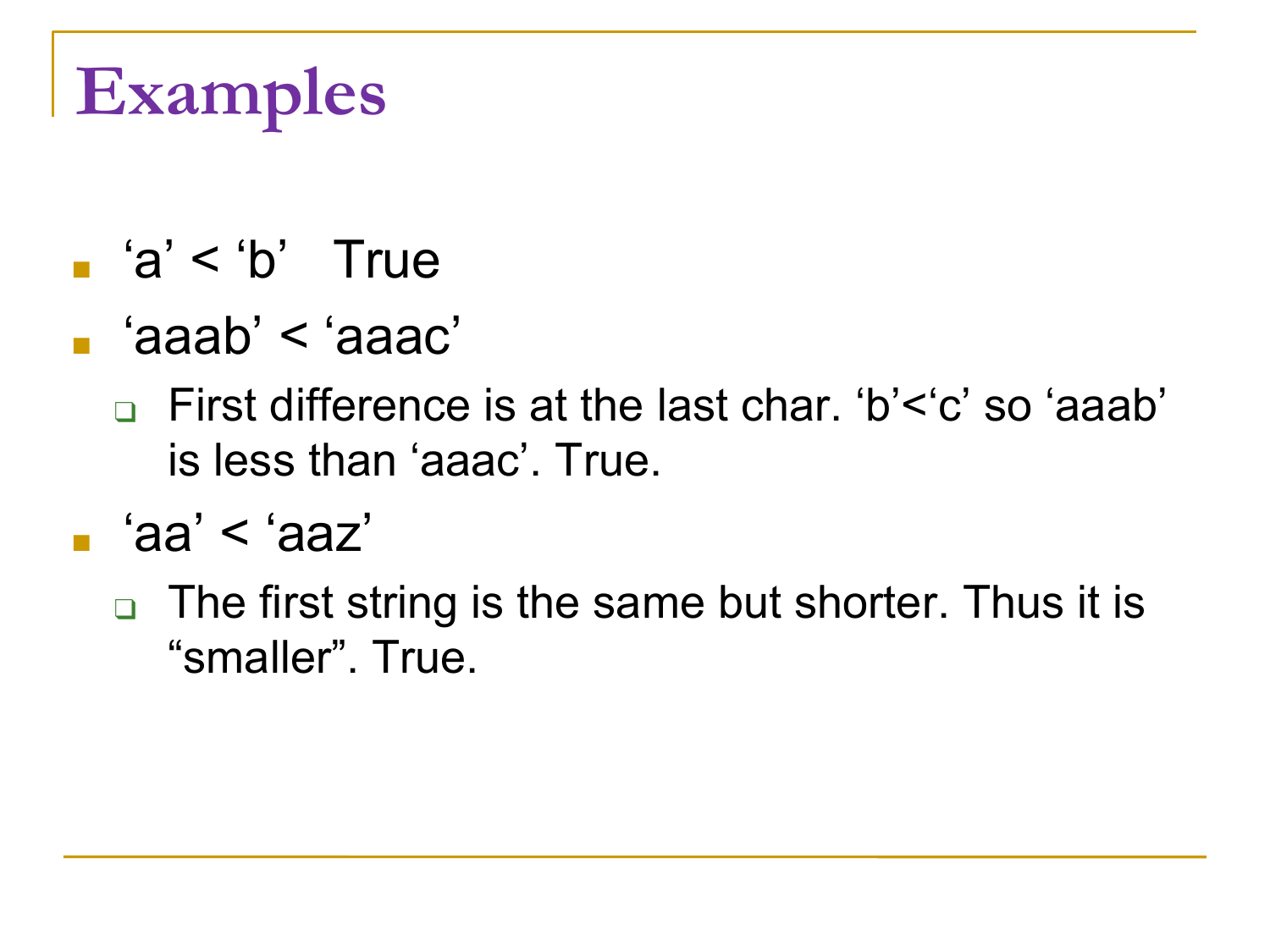## **Penny Math**

- Penny Math is a simple formula
	- ❑ A (or a) costs 1 penny
	- ❑ B (or b) costs 2 pennies
	- ❑ …
	- ❑ Z (or z) costs 26 pennies
	- ❑ Everything else is FREE
- Thus
	- ❑ "Sergey" costs 19+5+18+7+5+25=79 cents